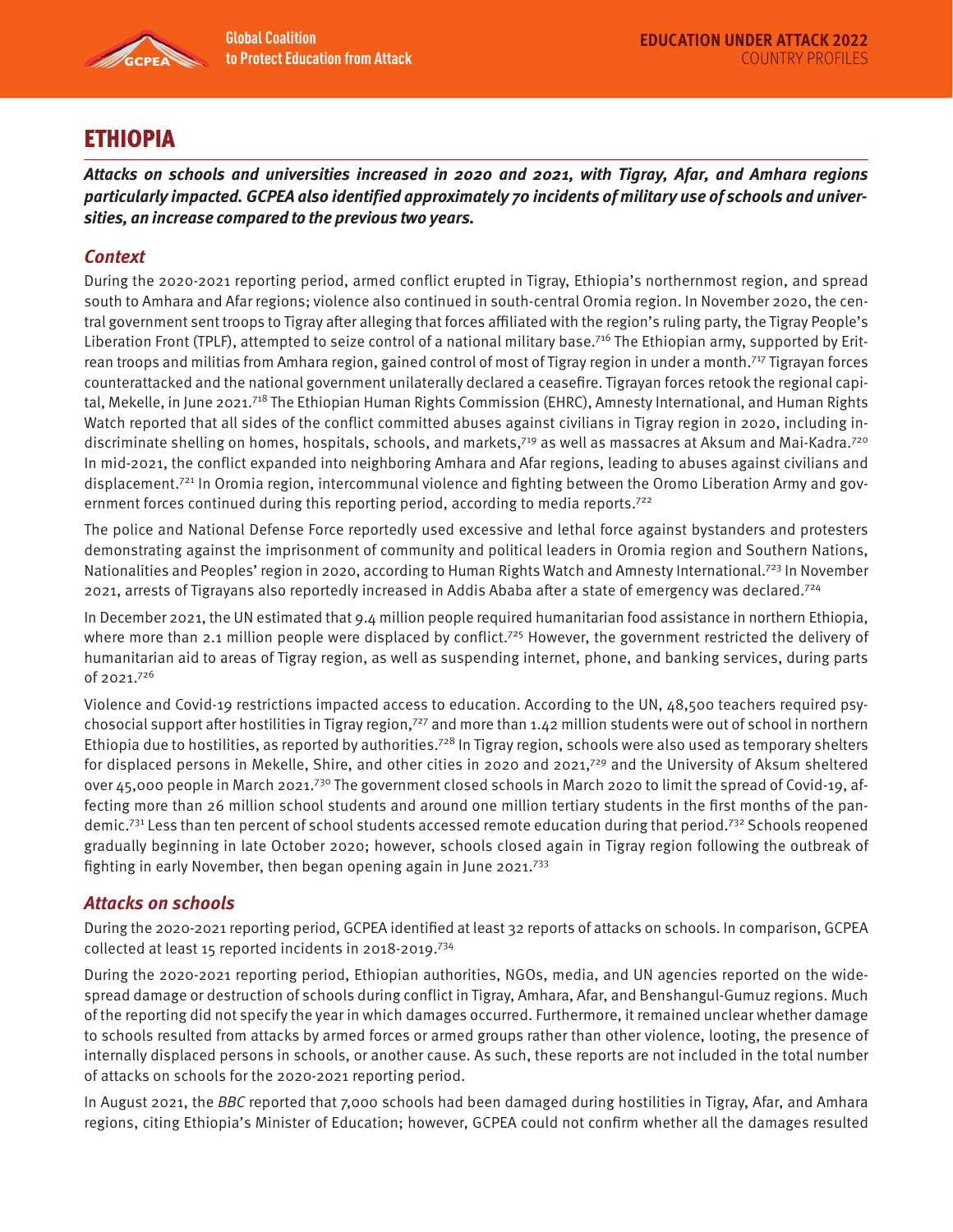

from attacks and how many schools were damaged in each year.<sup>735</sup> GCPEA collected further reports that schools in Tigray region were extensively damaged and looted during the reporting period.<sup>736</sup> Citing the Ministry of Education, the UN reported in 2021 that at minimum 25 percent of schools in the Tigray region were damaged, including destruction of classrooms, sanitation facilities, and offices.<sup>737</sup> In the region's capital, Mekelle, the UN also reported in 2021 that fighting and looting had damaged a "large majority" of public schools.<sup>738</sup> Meanwhile, EHRC reported findings from the Ministry of Education that over 1,000 schools experienced damage, looting, or the presence of explosive weapons, in Tigray region.739

In Afar region, approximately 760 schools were damaged or destroyed during conflict across 21 woredas, or districts, affecting over 150,000 students, 45 percent of them girls, and more than 4,000 teachers in 2021, according to a needs assessment led by the Afar Regional Education Bureau, as cited by the UN.740

In Amhara region, approximately 1,660 primary and secondary schools were damaged or destroyed during conflict as of September 2021, equivalent to 17 percent of schools in the region, the UN reported, citing the Regional Education Bureau. The damage to schools affected more than 1.2 million children, approximately half of them girls.741 The majority of the damaged schools were located in zones of Amhara region bordering Tigray region, namely, North Gondar, South Gondar, Waghemra, North Wollo and South Wollo.742

In addition, in western Ethiopia, approximately 194 primary and secondary schools were damaged during the reporting period, in conflict in Metekel zone, Benshangul-Gumuz region, according to the Regional State Education Bureau, as reported by local media in September 2021.743

In 2020, GCPEA collected at least eight reported incidents of attacks on schools.<sup>744</sup> For example:

- Human Rights Watch reported that on November 9, 2020, artillery shells detonated near schools in Humera town, Tigray region.745
- On November 17, 2020, mortar shells reportedly struck near Shire elementary school in Shire, Tigray region, according to Human Rights Watch.746
- Human Rights Watch reported that on November 28, 2020, shells hit and damaged a school in the Ayder area of Mekelle, Tigray region. Witnesses said the school was empty and that they had not seen military forces or fighters in the school when it was shelled.747

In 2021, GCPEA collected at least 24 incidents of attacks on schools in Tigray, Amhara, and Afar regions.<sup>748</sup> For instance:

- Around January 5, 2021, armed assailants reportedly burned down a school administered by the Development and Inter-Aid Church Commission in Shimelba refugee camp, in Tigray region, according to the Norwegian Refugee Council and a media report.749
- In August 2021, TPLF forces looted a primary and a secondary school, destroying learning materials and administrative records, in Gasay town, Amhara region, according to EHRC.750
- EHRC reported that between August 18 and 20, 2021, TPLF forces looted the Kimir Dingay Higher Secondary School in Kimir Dingay town, Amhara region. The forces took a laptop and six computers, a plasma tv, photocopier, and microphones, as well as damaging doors and lockers, and intentionally leaving administrative records exposed to the elements so they would be destroyed.<sup>751</sup>
- During the summer months of 2021, heavy weapon fire hit and damaged five schools in Afar region, namely, Ala Mohammed Secondary School and Askoma and Fluaruwa Primary Schools in Ewa district, Galikoma Primary School in Gulina district, and Eligolo Primary School in Yallo district.<sup>752</sup>
- International news outlet Reuters reported that between July and December 2021, TPLF forces looted and destroyed multiple schools in Gashena town, Amhara region, while the group controlled the area.<sup>753</sup>

### **Military use of schools and universities**

GCPEA identified approximately 70 incidents of reported military use in 2020 and 2021, marking an increase compared to past years. In 2018 and 2019, GCPEA collected only sporadic reports of military use of schools and universities. In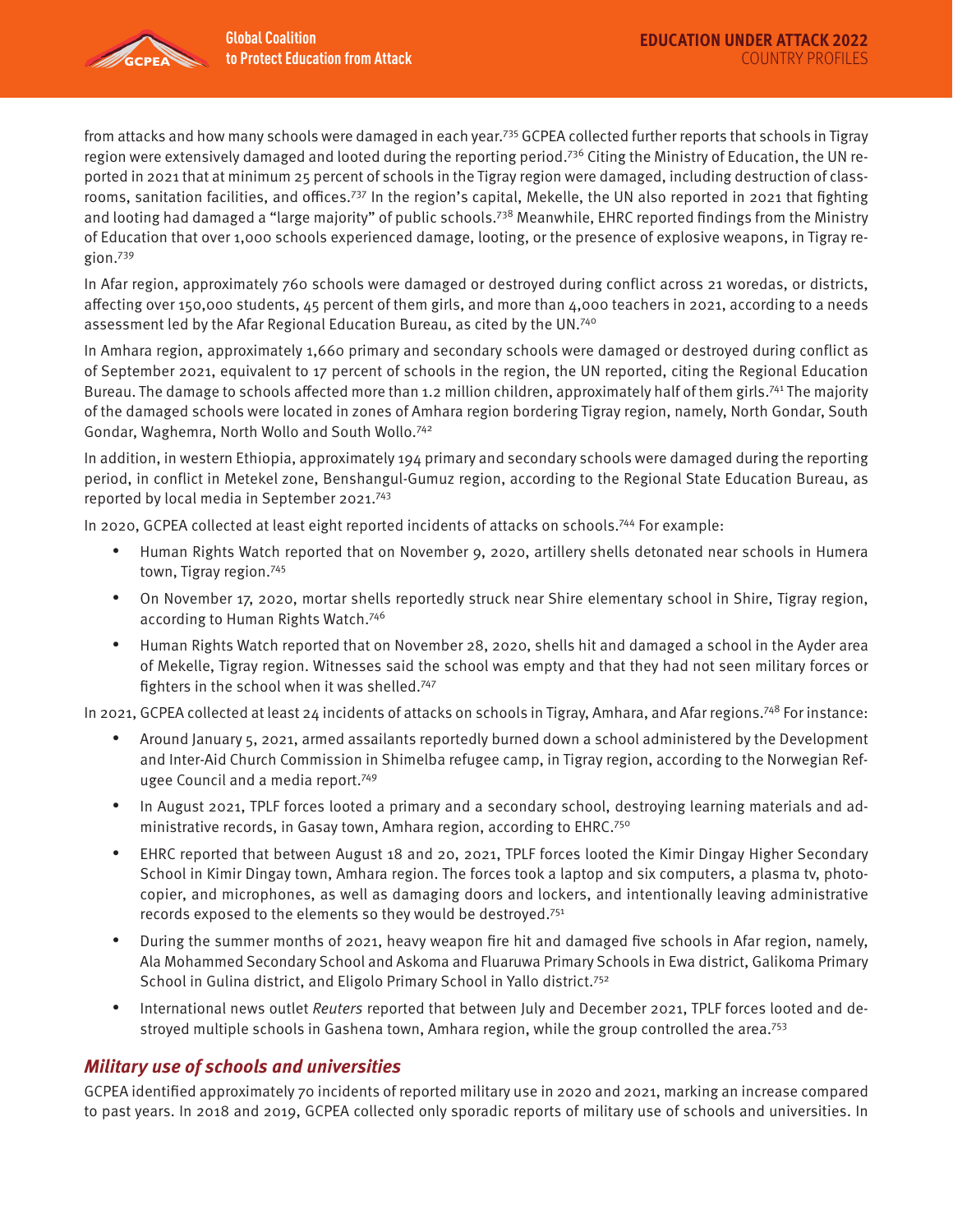

addition to the significant increase in reports in 2020 and 2021, GCPEA also observed that cases more often involved the military use of schools, while previous years typically included instances of military presence on university campuses.754

In 2020, GCPEA identified approximately ten incidents of military use from UN, media, and NGO sources.<sup>755</sup> For example:

- Beginning in June 2020, TPLF forces camped at Ullaga Kebele primary school in Bissober village, Tigray region, while it was closed due to the pandemic, according to EHRC, Human Rights Watch, and media outlets.<sup>756</sup> Approximately 250 troops camped at the school, according to international media outlet Agence France Presse; the troops dug trenches near classrooms and stored weapons in the principal's office.757 After several months of military use, the school was damaged by heavy artillery fire in November 2020 during clashes between TPLF forces and the Ethiopian army, as reported by EHRC and Human Rights Watch.758
- Amnesty International and Human Rights Watch reported that in 2020, the Federal and Addis Ababa Police used a school in Addis Ababa as a detention center.759
- Between September 6 and 13, 2020, a militia reportedly used a primary school as an execution site for civilians in Metekel zone, Benishangul-Gumuz region.760
- Amnesty International reported that suspected Oromo Liberation Army members used a school to detain and kill more than 50 civilians, including children, on November 1, 2020, in Gawa Qanqa village, Oromia region.<sup>761</sup>
- In November 2020, Eritrean forces reportedly occupied Basen primary school, in Axum city, Tigray region. According to Human Rights Watch, the Eritrean troops camped at the schools after Ethiopian and Eritrean forces took control of the area.<sup>762</sup>
- Human Rights Watch reported that Tigrayan forces occupied a secondary school in Shimelba, Tigray region, in late 2020 or early 2021.<sup>763</sup>

In 2021, GCPEA collected around 60 reports of military use. In Tigray region, in April 2021, the UN reported that the military was occupying 15 schools.764 In the summer of 2021, TPLF forces used 42 schools in Afar region, with most cases occurring in areas bordering the Tigray region.765 Also in 2021, GCPEA identified approximately five individual reports of military use of schools and universities.<sup>766</sup> Some of these may overlap with the above cases of military use in 2021; to avoid double counting, no individual incidents in Tigray or Afar regions were included in the total number of cases of military use for 2021. Examples of reported military use in 2021 included:

- Human Rights Watch reported that in September 2021, TPLF forces occupied a school in Chenna town, Amhara region.767
- Government forces used Atse Yohannes preparatory school as a barracks, in Mekelle, Tigray region, beginning in late November 2020, according to Human Rights Watch, the UN, and EHRC. After several weeks, the soldiers left the school, having looted computers and food. In February 2021, the soldiers reportedly returned to occupy the school, including using sandbags and stones to build walls, posting armed guards at the gates, and placing weapons on the roof. When troops left in mid-April 2021, classrooms, science labs, and offices in the school were damaged, as were student records, learning materials, and hundreds of chairs. The military occupation impacted approximately 2,000 students and 150 teachers and staff members who attended or worked at the school.768
- Around November 2021, TPLF forces reportedly used two Wollo University campuses, in Dessie and Kombolcha towns, Amhara region; the armed group allegedly used Kombolcha campus as a training ground and Dessie campus as a command post. Classes were suspended in late 2021 due to extensive damages, according to the University's Vice President, interviewed by BBC Amharic. Air-launched strikes that occurred while TPLF forces occupied the campuses also reportedly caused damage.<sup>769</sup>

### **Attacks on higher education**

During the 2020-2021 reporting period, GCPEA identified approximately 14 reports of attacks on higher education. In Education under Attack 2020, GCPEA identified around five reports of higher education attacks in both 2018 and 2019.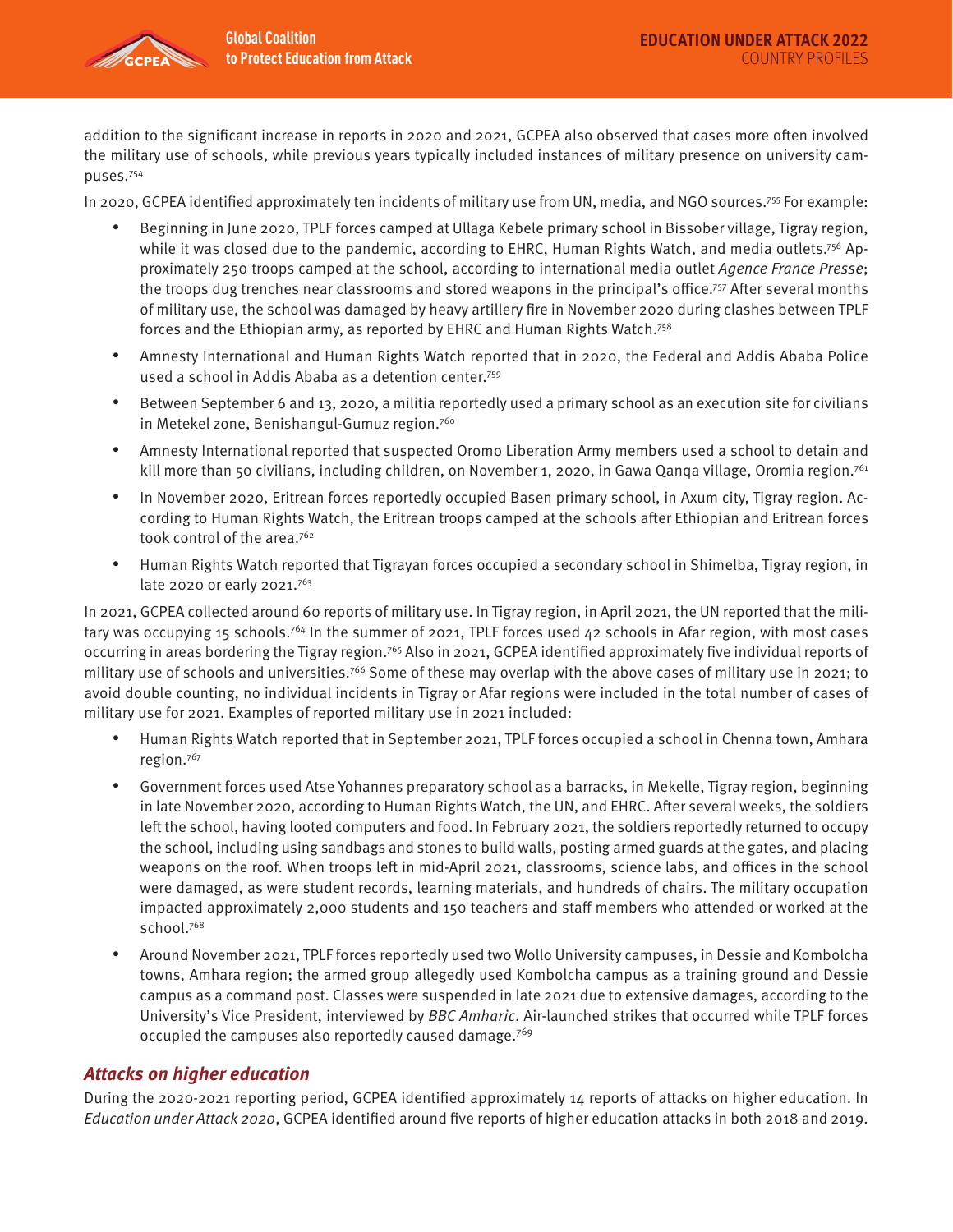

The Dembi Dolo University students abducted by unidentified assailants in November 2019, covered in Education under Attack 2020, remained missing during this reporting period.<sup>770</sup> While previous years primarily included incidents of repression of education-related or on-campus protests, this reporting period included shelling and looting of higher education facilities.771

In 2020, GCPEA identified six reported attacks on higher education.772 For instance:

- On January 10, 2020, security forces reportedly fired at demonstrating students, allegedly causing one death and around 12 injuries, at Bule Hora University in Bule Hora town, Oromia region, according to local media outlets. The students reportedly protested the ongoing conflict in west Oromia.<sup>773</sup>
- On March 26, 2020, police officers reportedly used excessive force, including firing shots, when dispersing student protests at Hawassa University's extension campus in Yirga Alem town, Southern Nations, Nationalities, and Peoples' region. According to media outlet Addis Standard, students demonstrated after administrators rescinded transportation assistance when the university closed due to Covid-19 precautions. Around 50 students, including women, were allegedly injured in the incident.774
- Human Rights Watch reported that mortar shells struck twice near Shire University's agricultural campus in Shire city, Tigray region, on November 17, 2020. At the time, displaced persons from towns in the region were staying in the university.775
- On November 19, 2020, an airstrike reportedly hit a university in Mekelle city, Tigray region, wounding over 20 students, according to international media outlets such as the Associated Press.<sup>776</sup>
- Human Rights Watch reported that in November 2020, Eritrean troops looted food and learning materials from Axum University, in Axum city, Tigray region.777
- In 2021, GCPEA collected approximately eight reports of attacks on higher education.<sup>778</sup> For example:
- On February 20, 2021, unidentified assailants reportedly fired on a bus of students in Adi Mesno town, Tigray region, who were returning from a graduation ceremony at Mekelle University. According to international media outlet the BBC, at least six students were killed and another ten injured as the bus travelled from Mekelle city to Addis Ababa. Two members of the Defense Forces escorting the students were also reportedly killed.779
- In late June 2021, Ethiopian soldiers reportedly fired on students at Mekelle University, in Mekelle city, Tigray region. International media outlet NPR reported that two students were killed and three wounded in the attack, which occurred while Tigrayan forces retook parts of Mekelle, causing Ethiopian forces to retreat.<sup>780</sup>
- On October 22, 2021, an airstrike hit near Mekelle University, in Mekelle, Tigray region, as reported by international news outlets VOA and The Guardian.<sup>781</sup>

<sup>716</sup> ICG, Finding a Path to Peace in Ethiopia's Tigray Region (Brussels/Nairobi, International Crisis Group: February 2021), pp. 1-2. Declan Walsh and Abdi Latif Dahir, "Why Is Ethiopia at War With Itself?" March 19, 2021. "Tigray crisis: Ethiopia orders military response after army base seized," BBC, November 4, 2020.

<sup>717</sup> ICG, Finding a Path to Peace in Ethiopia's Tigray Region (Brussels/Nairobi, International Crisis Group: February 2021), pp. 4-5.

<sup>718</sup> Declan Walsh, "Jubilant Tigray Capital Greets Insurgents After Ethiopian Retreat," The New York Times, June 29, 2021. Cara Anna, "Ethiopia declares immediate, unilateral cease-fire in Tigray," AP, June 28, 2021.

<sup>719</sup> Ethiopia: Unlawful Shelling of Tigray Urban Areas (New York, Human Rights Watch: 2021).

<sup>720</sup> Investigation into Grave Human Rights violations in Aksum City Report on Preliminary Findings (Addis Ababa, Ethiopian Human Rights Commission: 2021). "Ethiopia: Eritrean troops' massacre of hundreds of Axum civilians may amount to crime against humanity," Amnesty International news release, February 26, 2021. Ethiopia: Eritrean Forces Massacre Tigray Civilians (New York, Human Rights Watch: 2021). "Ethiopia: Investigation reveals evidence that scores of civilians were killed in massacre in Tigray state," Amnesty International news release, November 12, 2020. Mohammed Amin, "Tigray refugees recount the horrors of Ethiopia's new conflict," The New Humanitarian, November 19, 2020. Declan Walsh, "Ethiopia's War Leads to Ethnic Cleansing in Tigray Region, U.S. Report Says," The New York Times, February 26, 2021.

<sup>721</sup> UN, "Ethiopia: 'Heartbreaking' devastation in Tigray, says UN humanitarian chief," UN News, August 4, 2021. Maria Gerth-Niculescu, "Ethiopia conflict sees hunger and atrocities spread from Tigray to Amhara," The New Humanitarian, October 4, 2021. Dawit Endeshaw and Maggie Fick,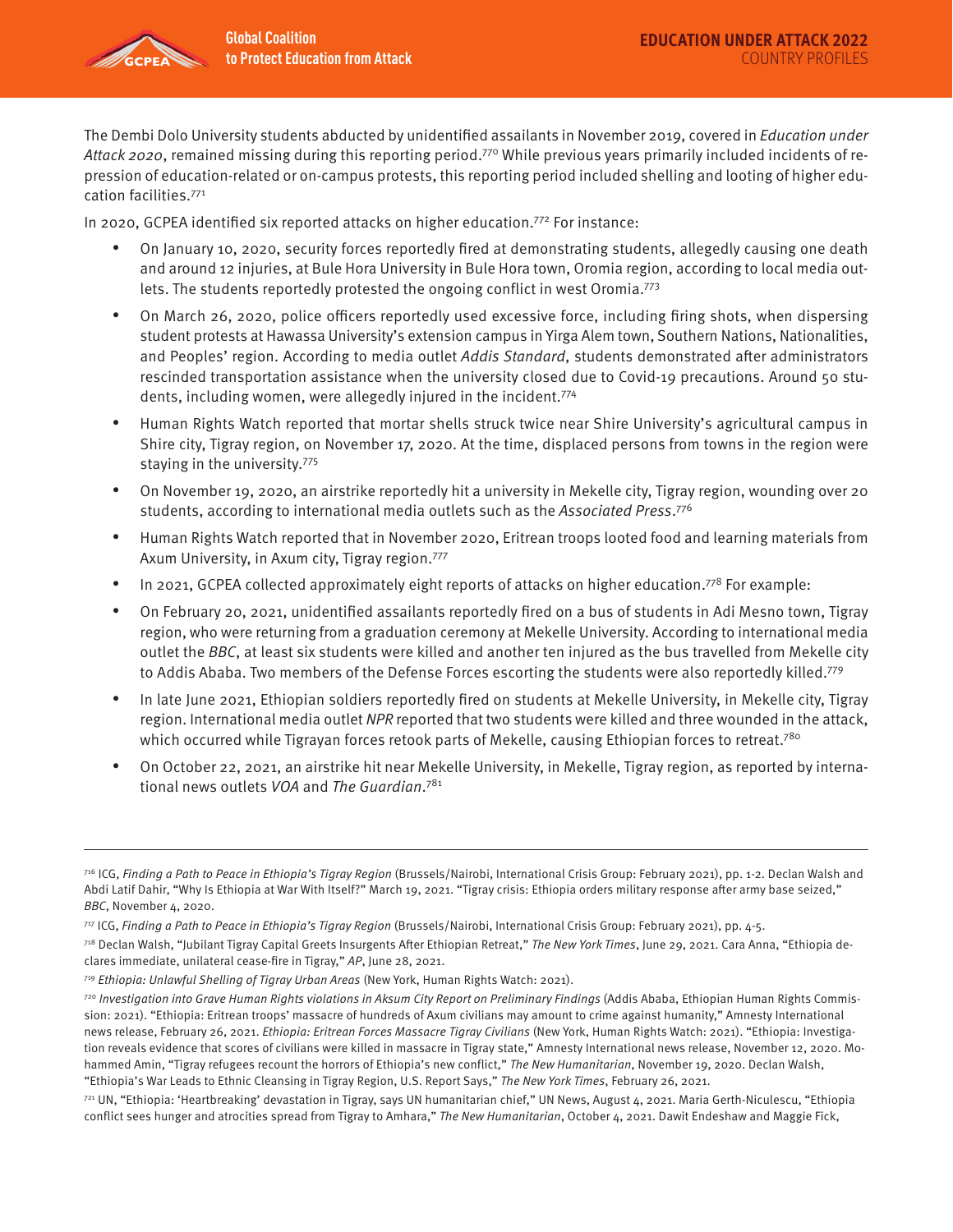

"Ethiopia's Tigray forces enter neighbouring Afar region, Afar says," Reuters, July 19, 2021.

722 "Ethiopia attack: Dozens 'rounded up and killed' in Oromia state," BBC, November 3, 2020. "Ethiopia's Oromia conflict: Why a teacher was killed 'execution-style," BBC, January 16, 2021. Hardin Lang, Sarah Miller, and David Del Conte, "Caught in the Crossfire: Averting Further Humanitarian Disaster in Ethiopia," Refugee International issue brief, November 23, 2020. "Ethiopia: TPLF Overview," ACLED, December 8, 2020. NE-KEMTE, "A hidden war threatens Ethiopia's transition to democracy," The Economist, March 19, 2020.

723 Human Rights Watch, World Report 2021 (New York: Human Rights Watch, 2021), Ethiopia chapter. "Ethiopia: Stop the use of deadly force on protesters," Amnesty International news release, August 14, 2020.

724 Human Rights Watch, "Ethiopia: International Action Needed to Prevent Atrocities," Human Rights Watch news release, November 8, 2021. "Press briefing notes on Ethiopia," OHCHR press briefing, November 16, 2021.

725 OCHA, "Ethiopia – Northern Ethiopia Humanitarian Update, Situation Report," December 16, 2021, p. 3. OCHA, "Ethiopia – Northern Ethiopia Humanitarian Update, Situation Report," December 2, 2021, p. 1.

726 Ben Parker, "Relief for Tigray stalled as Ethiopian government curbs access," The New Humanitarian, February 11, 2021. OCHA, "Ethiopia: Access Snapshot – Tigray Region," February 28, 2021. ICG, Finding a Path to Peace in Ethiopia's Tigray Region (Brussels/Nairobi, International Crisis Group: February 2021), p. 3.

727 OCHA, "Ethiopia – Tigray Region Humanitarian Update, Situation Report," March 30, 2021, p. 7.

 $728$  BBC, "Over 7,000 schools damaged in Tigray war – minister," The Horn Diplomat, August 31, 2021.

729 OCHA, "Ethiopia – Northern Ethiopia Humanitarian Update, Situation Report," September 30, 2021, p. 4. EHRC, "Efforts to get students back to school in conflict-affected areas should be redoubled," Ethiopia Human Rights Commission public statement, January 24, 2022. Information received from an international NGO respondent on November 2, 2021.

730 Katharine Houreld, "'You don't belong': land dispute drives new exodus in Ethiopia's Tigray," Reuters, March 30, 2021. OCHA, "Ethiopia - Tigray Region Humanitarian Update, Situation Report," March 30, 2021, pp. 7, 14.

731 Adele Khodr, "The case for safely reopening schools in Ethiopia," UNICEF, October 1, 2020. Wondwosen Tamrat, "COVID-19 – Private higher education faces precarious future," University World News, May 7, 2020.

732 "Humanitarian Needs Overview: Ethiopia," OCHA, February 2021, p. 67.

733 "WHO works with the health and education sectors to ensure COVID-19 prevention measures are in place as schools reopen in Ethiopia," World Health Organization, December 31, 2020. "Schools start to resume in conflict-hit Tigray, Ethiopia," Xinhua, June 8, 2021.

734 GCPEA, Education under Attack (New York, GCPEA: 2021), p. 140.

735 BBC, "Over 7,000 schools damaged in Tigray war – minister," The Horn Diplomat, August 31, 2021.

 $736$  OCHA, "Ethiopia – Tigray Region Humanitarian Update, Situation Report," June 24, 2021, p. 7.

737 OCHA, "Ethiopia – Tigray Region Humanitarian Update, Situation Report," March 30, 2021, p. 2.

738 "ETHIOPIA Humanitarian Situation Tigray Crisis Situation Report No. 2," UNICEF, January 31, 2021, p. 2.

739 EHRC, "Efforts to get students back to school in conflict-affected areas should be redoubled," Ethiopia Human Rights Commission public statement, January 24, 2022.

740 OCHA, "Ethiopia – Northern Ethiopia Humanitarian Update, Situation Report," December 30, 2021, p. 4.

741 OCHA, "Ethiopia – Northern Ethiopia Humanitarian Update, Situation Report," September 30, 2021, p. 4.

742 Information received from an international NGO respondent on November 2, 2021.

743 "Violence Causes Destruction To 194 Schools: Education Bureau," Fana Broadcasting, September 29, 2021.

744 A full list of references can be found on GCPEA's website, https://protectingeducation.org/wp-content/uploads/eua\_2022\_references.pdf

745 "Ethiopia: Unlawful Shelling of Tigray Urban Areas," Human Rights Watch news release, February 11, 2021.

746 "Ethiopia: Unlawful Shelling of Tigray Urban Areas," Human Rights Watch news release, February 11, 2021.

747 "Ethiopia: Unlawful Shelling of Tigray Urban Areas," Human Rights Watch news release, February 11, 2021.

748 A full list of references can be found on GCPEA's website, https://protectingeducation.org/wp-content/uploads/eua\_2022\_references.pdf

749 Samuel Gebre, "Satellite Images Show Ethiopia Conflict as Conflict Continues," Bloomberg, January 9, 2021. "Buildings belonging to NRC destroyed in Ethiopia's Tigray," Norwegian Refugee Council news release, February 8, 2021.

750 Investigation into Human Rights and Humanitarian Law Violations in Areas of Amhara Region affected by the Conflict (Ethiopia: Ethiopian Human Rights Commission, November 2021), pp. 19, 20.

751 Investigation into Human Rights and Humanitarian Law Violations in Areas of Amhara Region affected by the Conflict (Ethiopia: Ethiopian Human Rights Commission, November 2021), pp. 16-17.

752 Information received from an international NGO respondent on November 2, 2021.

753 Amhara Media Corporation, as cited in ACLED, Event ID ETH7721. Stephen Grey, "As government offensive pushes forward, scars of war dot Ethiopia's Amhara region," Reuters, December 10, 2021.

754 GCPEA, Education under Attack (New York, GCPEA: 2021), p. 140.

755 A full list of references can be found on GCPEA's website, https://protectingeducation.org/wp-content/uploads/eua\_2022\_references.pdf

756 Robbie Corey-Boulet/Agence France-Presse, "'Terrified' survivors recount attacks on civilians in Tigray," The Jakarta Post, December 15, 2020. "Ethiopia: Tigray Schools Occupied, Looted," Human Rights Watch news release, May 28, 2021. Brief Monitoring Report on the Situation of Civil-